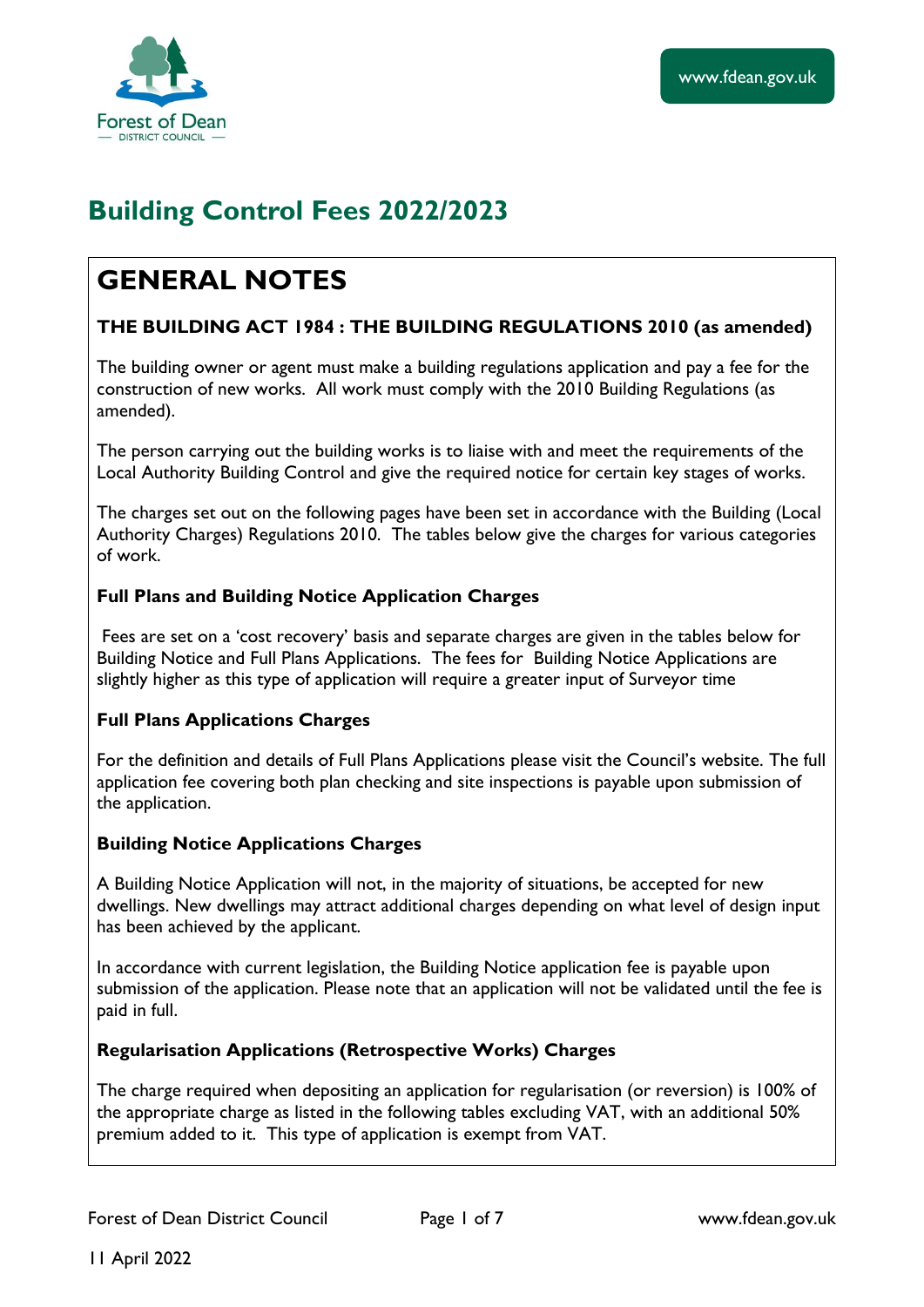For details of Regularisation Applications please. contact Jennie Hart in Building Control on 01594 812315 or [building.control@fdean.gov.uk.](mailto:building.control@fdean.gov.uk)

### **Works to provide access and facilities for disabled persons**

Charges are not payable when the proposed work is to provide access and facilities in an existing dwelling or an extension to store equipment or provide medical treatment for a disabled person. In order to claim exemption, the appropriate evidence as to the relevance of the adaptation for the person's disability must accompany the application.

| No. of dwellings | <b>Full Plans</b><br>Charge<br>(incl. VAT) | <b>Building</b><br><b>Notice</b><br><b>Charge</b><br>(incl. VAT) |
|------------------|--------------------------------------------|------------------------------------------------------------------|
|                  | £760.14                                    | £836.16                                                          |
| $\overline{2}$   | £991.27                                    | £1090.40                                                         |
| 3                | £1,264.43                                  | £1390.80                                                         |
| $\overline{4}$   | £1,527.70                                  | £1680.00                                                         |
| 5                | £1,808.27                                  | £1987.20                                                         |
| 6                | £2,054.23                                  | £2259.60                                                         |
| 7 houses or more | Price on application                       |                                                                  |

NEW DWELLINGS (e.g. flats, houses with total floor area of less than  $250m^2$ )

#### **Notes:**

- **a)** Where more than 6 dwellings are proposed, charges will be calculated on an individual basis; please contact Jennie Hart in Building Control on 01594 812315 or [building.control@fdean.gov.uk](mailto:building.control@fdean.gov.uk) for a competitive quotation.
- **b)** New dwellings over 250 $m<sup>2</sup>$  in floor area for a competitive quote please contact lennie Hart on 01594 812315 [building.control@fdean.gov.uk](mailto:building.control@fdean.gov.uk)
- **c)** No additional fees are payable for different dwelling types and associated garages, built at the same time for the dwelling(s) concerned.

Local Authority Building Control (LABC) can provide competitively priced 10 year Structural Warranties for new housing (including conversions, social housing, self-build and competed housing) and commercial buildings. For more details and prices contact 0845 0540505 or [www.labcwarranty.co.uk.](http://www.labcwarranty.co.uk/)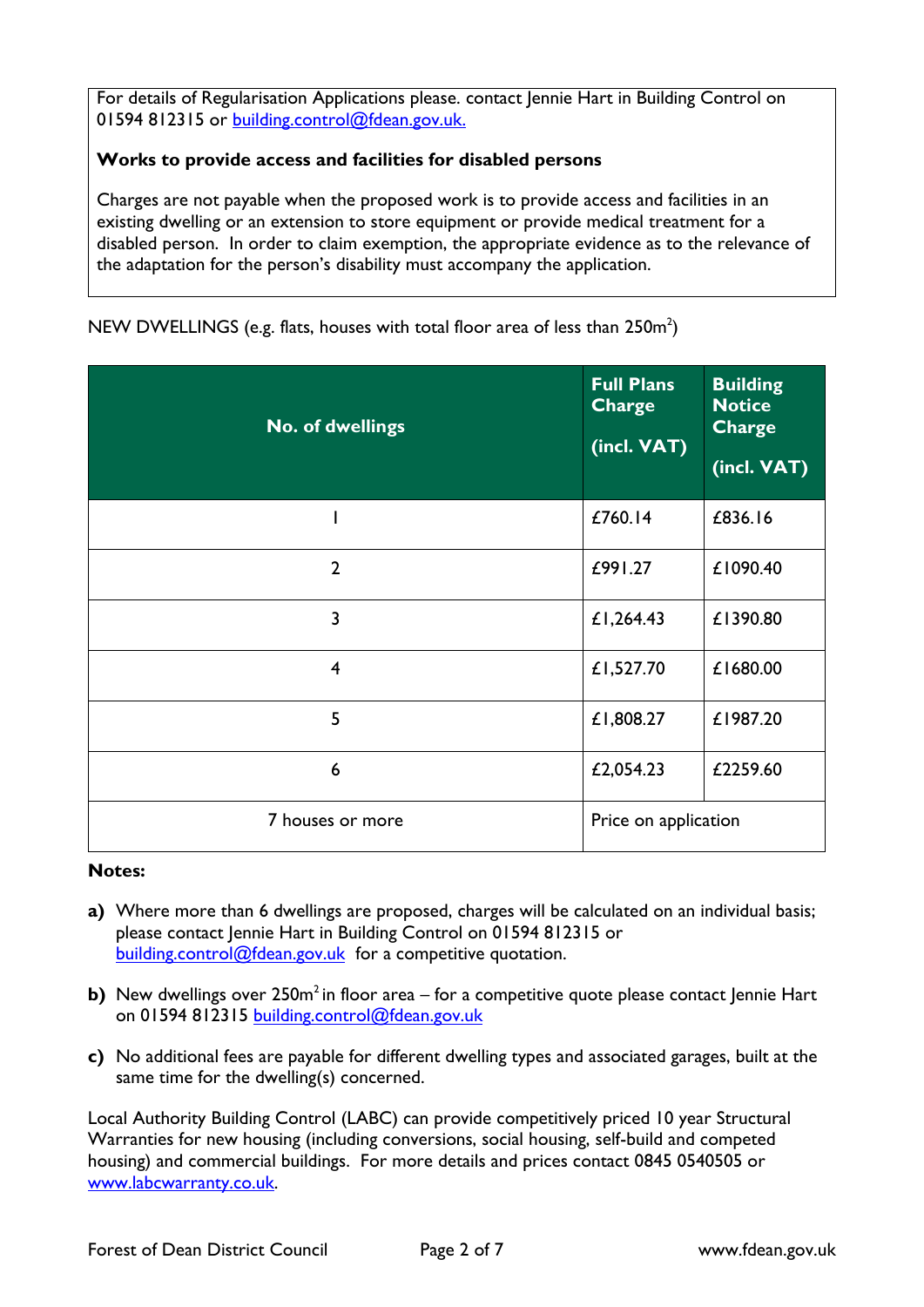## DOMESTIC AND COMMERCIAL EXTENSIONS TO A SINGLE BUILDING

| <b>Description</b>                           | <b>Full Plans</b><br>Charge<br>(incl. VAT) | <b>Building</b><br><b>Notice</b><br><b>Charge</b><br>(incl. VAT) |
|----------------------------------------------|--------------------------------------------|------------------------------------------------------------------|
| Erection / Extension of a garage             | £351.02                                    | £386.40                                                          |
| Garage conversion to habitable accommodation | £351.02                                    | £386.40                                                          |
| Loft conversion                              | £543.84                                    | £597.60                                                          |
| Extension up to $20m^2$                      | £441.25                                    | £486.00                                                          |
| Extension $20m^2$ up to $40m^2$              | £564.85                                    | £621.60                                                          |
| Extension $40m^2$ up to $80m^2$              | £695.87                                    | £765.60                                                          |
| Extension over $80m^2$                       | Price on application                       |                                                                  |

#### **Notes:**

- **a)** References to floor area relate to the total new internal area of all storeys.
- **b)** Where more than one extension is proposed, the new floor areas must be added together to determine the total charge.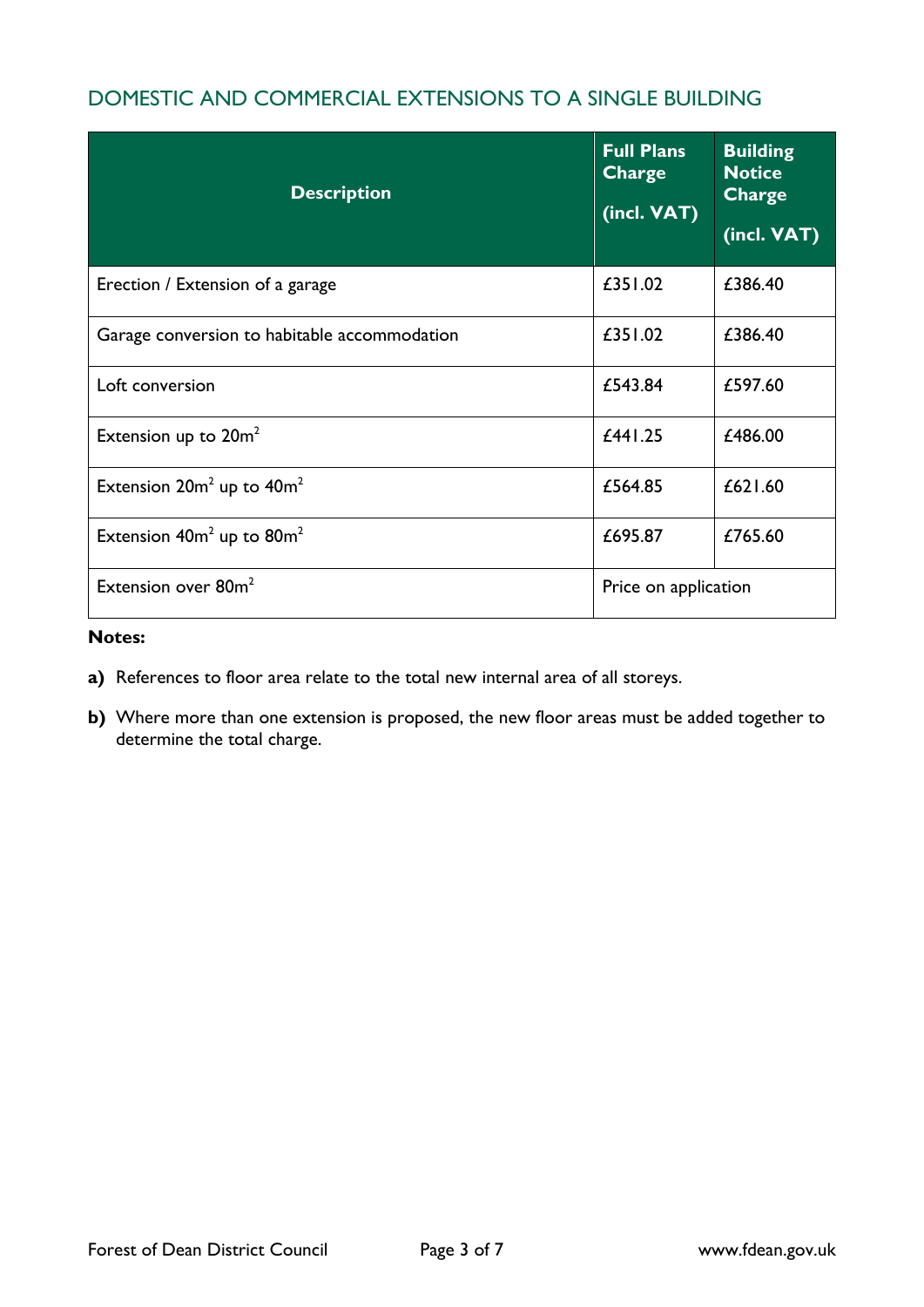### ALL OTHER WORK

| <b>Description</b>  | <b>Full Plans</b><br><b>Charge</b><br>(incl. VAT) | <b>Building</b><br><b>Notice</b><br><b>Charge</b><br>(incl. VAT) |
|---------------------|---------------------------------------------------|------------------------------------------------------------------|
| Under £1,000        | £134.72                                           | £148.80                                                          |
| £1,001 to £5,000    | £263.27                                           | £289.20                                                          |
| £5,001 to £10,000   | £351.02                                           | £386.40                                                          |
| £10,001 to £20,000  | £483.28                                           | £531.60                                                          |
| £20,001 to £30,000  | £683.51                                           | £752.40                                                          |
| £30,001 to £40,000  | £833.06                                           | £916.80                                                          |
| £40,001 to £50,000  | £965.32                                           | £1062.00                                                         |
| £50,001 to £80,000  | £1,184.09                                         | £1302.00                                                         |
| £80,001 to £100,000 | £1,271.84                                         | £1399.20                                                         |
| Over £100,000       | Price on application                              |                                                                  |

For competitive quotations for projects over £100,000 please contact Jennie Hart on 01594 812315 or [building.control@fdean.gov.uk](mailto:building.control@fdean.gov.uk)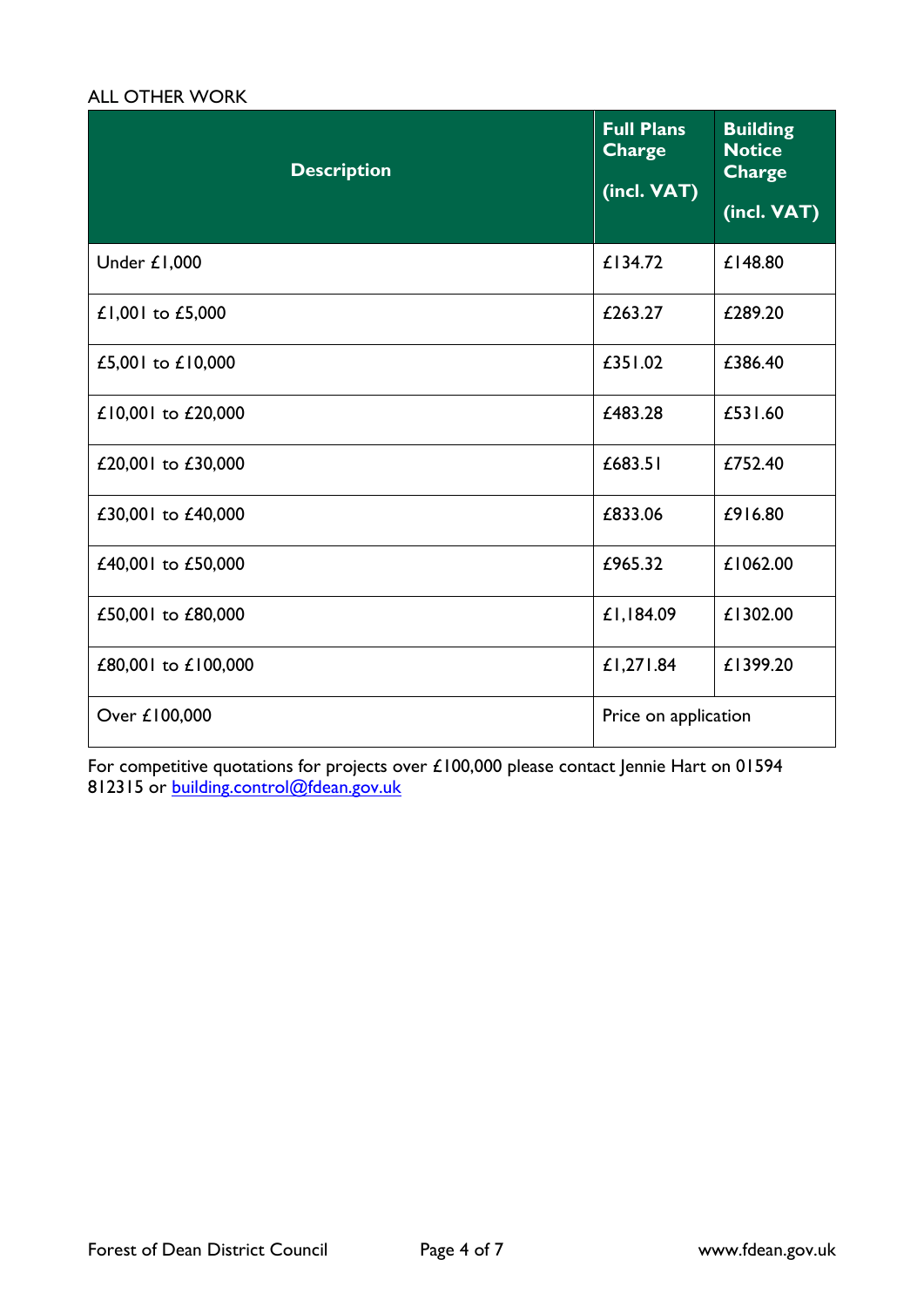## ALL OTHER WORK *continued*

| <b>Description</b>                                                                  | <b>Charge</b>                           | <b>Charge</b> |
|-------------------------------------------------------------------------------------|-----------------------------------------|---------------|
|                                                                                     | (excl. VAT)                             | (incl. VAT)   |
| Installation of solid fuel appliance                                                | £166.67                                 | £200.00       |
| New windows & doors (any amount in one property installed at<br>the same time)      | $£$   $6.67$                            | £140.00       |
| Thermal installation upgrade                                                        | Calculated on value of works<br>(above) |               |
| Installation of solar panels                                                        | £104.23                                 | £125.08       |
| Regularisation of domestic electrical installations:                                |                                         |               |
| Small electrical works                                                              | £415.80                                 | N/A           |
| Large electrical works                                                              | £609.55                                 |               |
| Installation of domestic septic tank/sewage treatment system &<br>effluent drainage | £241.33                                 | £289.60       |

#### **Notes:**

Charges include for the inspection, testing and certification of domestic electrical works already carried out; charges do not include for any remedial works which would be charged as extra.

Small works include: variations to wiring in special locations or addition of one or two new circuits, extensions up to  $80m^2$ , conversion of a garage to other use.

Large works include: rewire of property, addition of  $3+$  new circuits, large extensions over  $81m^2$ , new dwellings.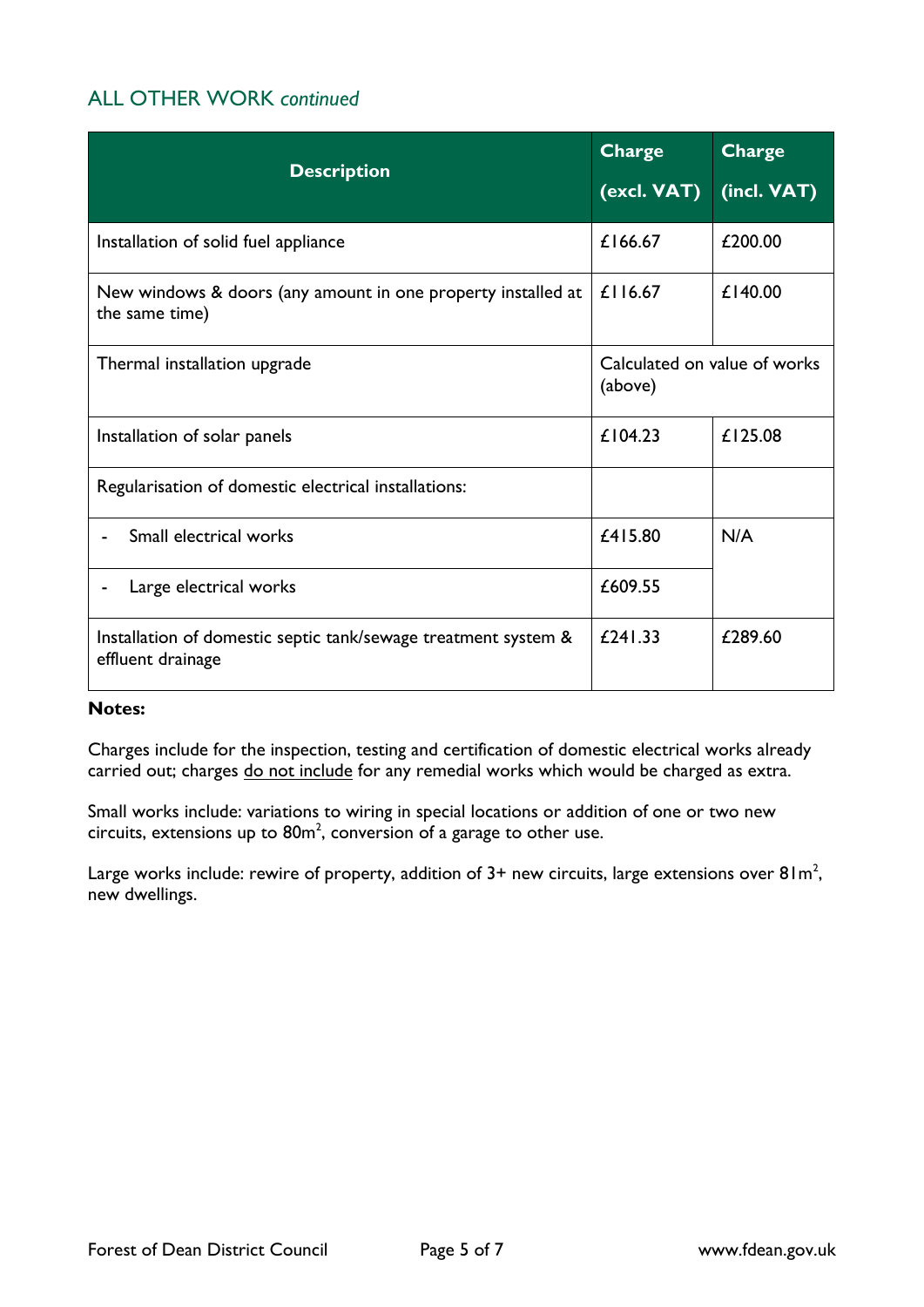### ADDITIONAL SERVICES

| <b>Dwellings</b>                                                                     | <b>Single Unit</b><br>(incl. VAT) | <b>Multiple</b><br><b>Unit (same</b><br>building<br>type) |
|--------------------------------------------------------------------------------------|-----------------------------------|-----------------------------------------------------------|
| <b>SAP Calculations and highly glazed extensions</b>                                 |                                   |                                                           |
| Design stage and as built SAP including Registered Energy<br>Performance Certificate | From<br>£275.00                   | Price on<br>application                                   |
| Energy Performance Certificate from existing SAP                                     | From<br>£275.00                   |                                                           |
| Comparison SAP for highly glazed extension                                           | From<br>£275.00                   | n/a                                                       |
| Air Pressure Testing including one re-test on the same day                           | Price on<br>application           | Price on<br>application                                   |
| <b>Water Calculations</b>                                                            | £75.40                            | £101.35                                                   |
| <b>Acoustic (sound) Testing</b>                                                      |                                   |                                                           |
| Party wall – including one re-test on the same day                                   | £393.05                           | Price on<br>application*                                  |
| Party wall $\&$ floor $-$ including one re-test on the same day                      | £726.77                           |                                                           |
| <b>Extract Fan Testing</b>                                                           |                                   |                                                           |
| Fee per house                                                                        | £302.82                           | £75.40                                                    |
| When carried out in conjunction with another service                                 | £75.40                            | £75.40                                                    |
| * quoted per job from a set of plans                                                 |                                   |                                                           |

#### **Notes:**

.

- **a)** All prices shown are inclusive of VAT at 20%
- **b)** For more information please contact: Steve Symonds 01594 812360 / 07796 548 681 / [Stephen.symonds@fdean.gov.uk](mailto:Stephen.symonds@fdean.gov.uk) or: [building.control@fdean.gov.uk](mailto:building.control@fdean.gov.uk) / [www.fdean.gov.uk](http://www.fdean.gov.uk/)